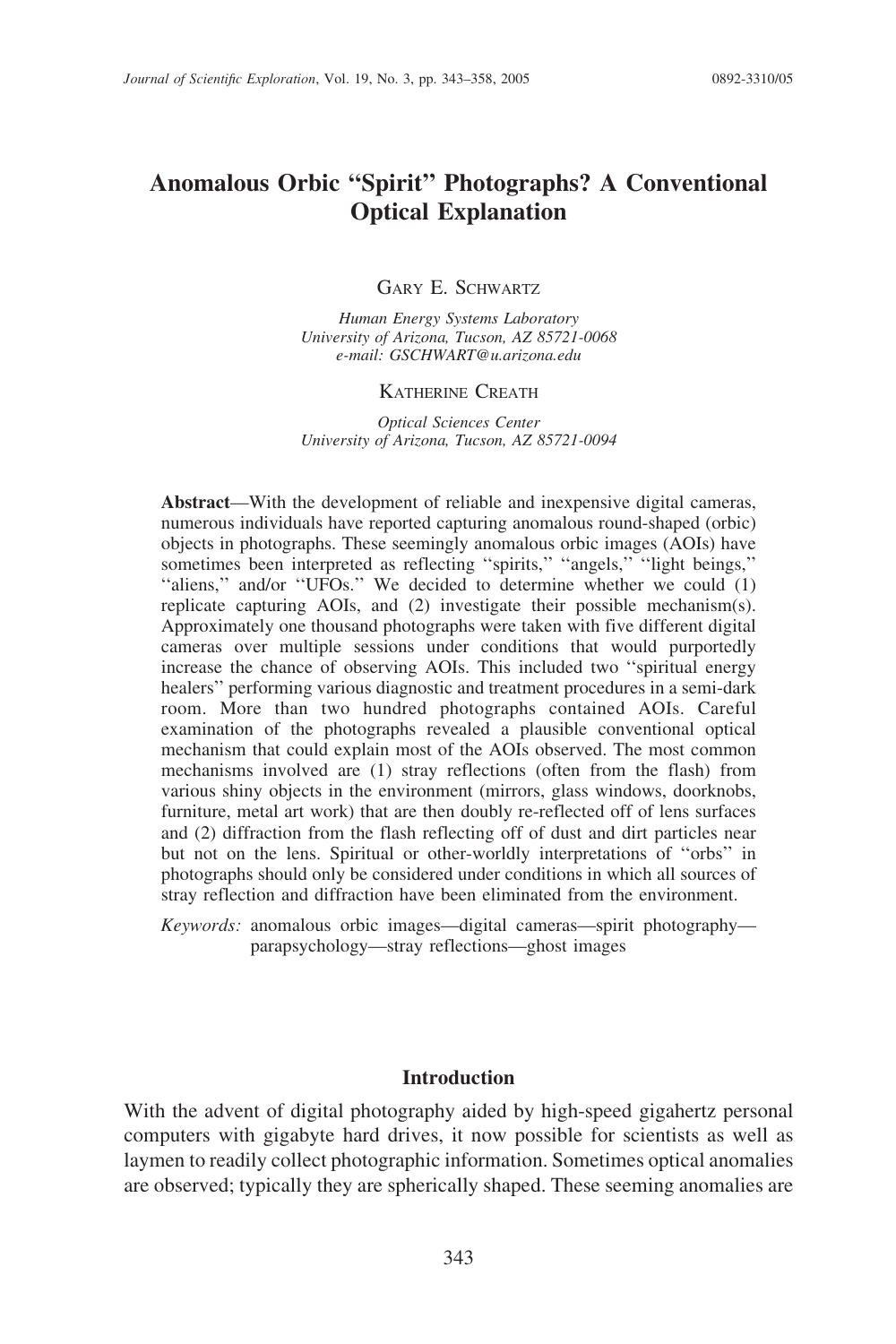often described as ''orbs.'' Sizes may range (in apparent perceived physical scale) from ping-pong balls to basketballs. The most frequent sizes appear to be hardballs and softballs. We term these phenomena ''anomalous orbic images'' (AOIs).

In the fields of science encompassed by the disciplines of the present authors (psychology, psychophysiology, integrative medicine, optical sciences, digital music analysis), it is not surprising that there is virtually no published literature on AOIs. However, there is a vast amount of information on the Internet under the general rubric of ''spirit photography'' that examines AOIs and presents controversial interpretations ranging from ''spirit'' and ''light beings'' to ''angels,'' "aliens," and "UFOs." Representative web sites are http://ghosthunter.com and http://orbsite.com.

The ''spirit'' interpretation was of potential interest to the first author in the context of research on the possibility of survival of consciousness after physical death (reviewed in Schwartz, 2002). However, given the controversial nature of AOI phenomena, and the need to collaborate with scientists skilled in optical sciences and digital imaging, G.E.S. did not consider researching AOIs.

It was fortuitous that the second author, a senior optical scientist whose personal interests extend from musical theory to biofield therapy, began to collaborate with G.E.S. on the possible effects of music and biofields on cellular growth (Creath & Schwartz, 2004). When G.E.S. recently met two people who claimed to be able to reliably capture AOIs using Sony Mavica digital cameras, he invited K.C. to collaborate with him to investigate these claims.

This paper presents multiple AOIs captured by G.E.S. and K.C., plus AOIs captured by individuals in the presence of G.E.S. and K.C. (or of those personally known by the authors). It then presents a conventional optical explanation that accounts for virtually all of the AOIs observed.

### Method

#### Digital Cameras

Photos with 640 by 480 resolution were taken with two Sony MVC FD100 Mavica 1.3-megapixel cameras. Photos with 1,600 by 1,200 resolution were taken with two Canon Digital Elph Powershot 2.1-megapixel cameras (models S100 and S300). Photos with 2,240 by 1,680 resolution were taken with an Olympus E10 4-megapixel single lens reflex camera. One picture with 2,128 by 2,832 resolution was taken with a Fuji FinePix 6800 3.3-megapixel camera in high-resolution mode obtaining a 6-megapixel image.

# Environment

The primary photos presented in this paper were taken in the living room of a private home in Tucson, Arizona. The décor is southwest and includes Native-American artwork.

The photos were taken at night. Recessed light fixtures set at a moderate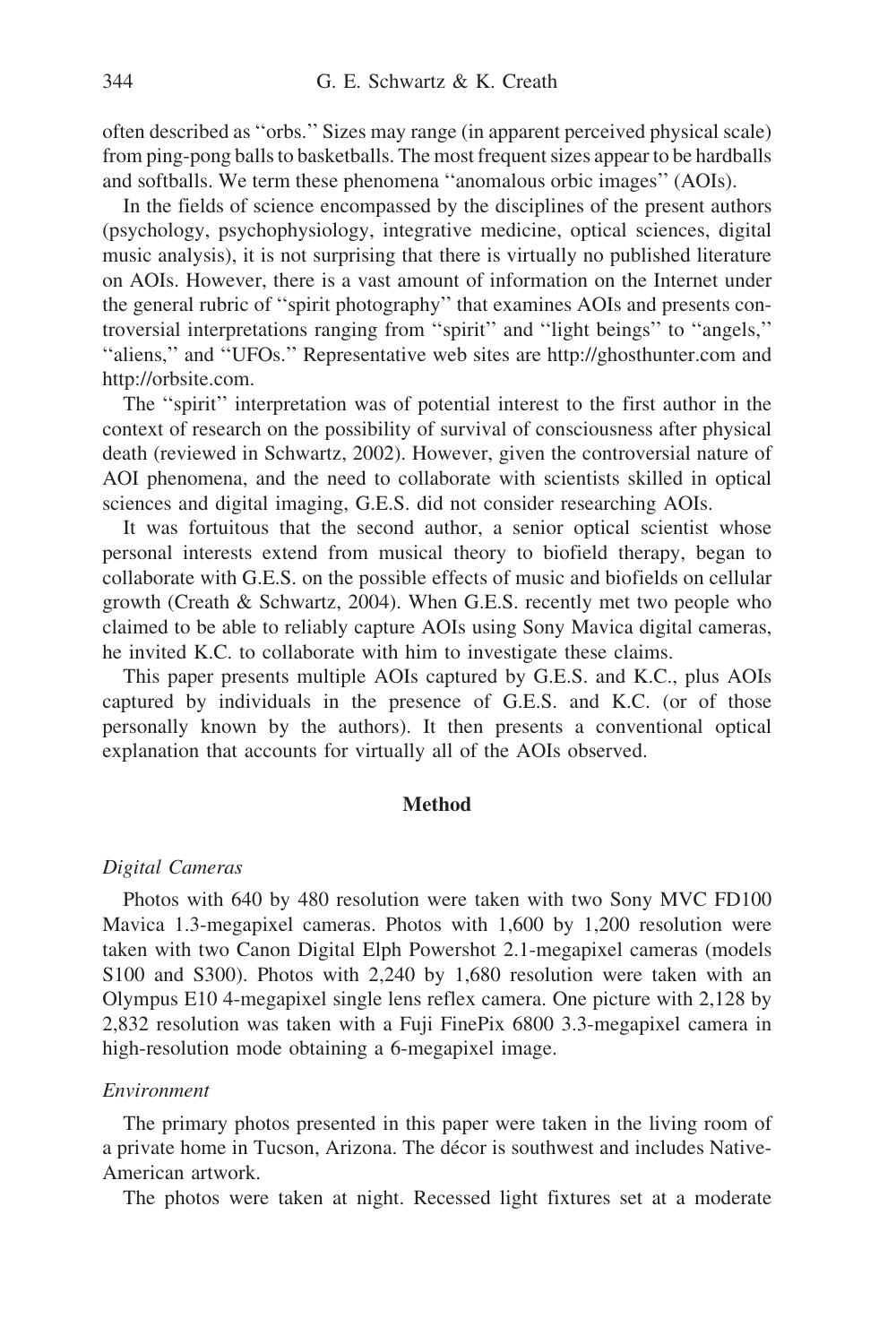

Fig. 1. AOI observed behind a healer's head while she was purportedly sensing energy around a male. Note the glare from the light in the upper left hand corner of the photo.

intensity provided background light. There were various reflective surfaces in the environment, including large windows, doorknobs, and metallic objects of art. Nighttime indoor photographs were taken with flash.

Secondary photos were taken in a room used for plant research (K.C.) (Creath & Schwartz, 2004); the windows were covered to keep out outside light. The photos were taken during the day and required use of a flash. There were some reflective surfaces in the environment, including furniture and a small mirror.

The color images were converted to black and white images. Arrows have been inserted to highlight specific AOIs.

### **Results**

Figure 1 displays a typical AOI observed when a female spiritual energy healer was purportedly ''sensing energy.'' A small, dim AOI is visible to the right of the woman's head. The bright light in the upper left corner is the recessed lighting. The photo was taken by G.E.S. using a Sony camera.

Figure 2 displays an AOI when a male spiritual energy healer was purportedly ''calling spirits'' to come in. The AOI is on the upper right side, observed in a window (which appears black because it was night). The photo was taken by G.E.S. using a Canon camera.

Figure 3 displays an AOI photographed on a black stand supporting a Native-American kachina doll (right side of picture). The bright light on the left is the reflection of the flash. The photo was taken by K.C. using a Canon camera.

Figure 4 displays an AOI photographed on a window to the right of the kachina doll. The bright light on the left is the reflection of the flash. The photo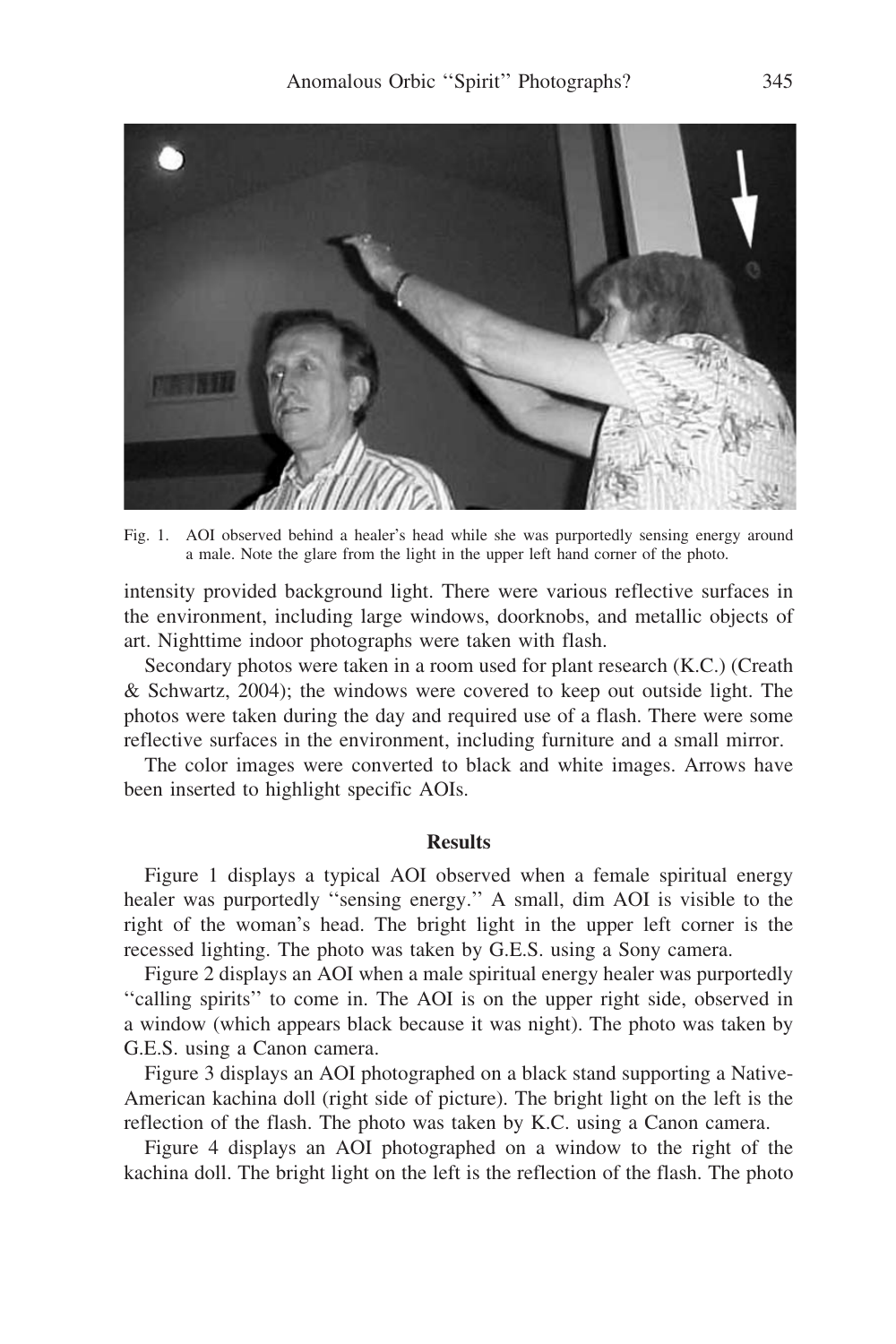

Fig. 2. AOI on the right side of photo observed while a male healer was purportedly ''calling spirits'' to come in. Note the reflections on various surfaces in the photo.

in Figure 4 was taken shortly after the photo displayed in Figure 3. The photo was taken by K.C. using a Canon camera.

Figure 5 displays a similar-shaped AOI captured by K.C. in the process of photographing seed germination chambers (Creath & Schwartz, 2004) using a Canon camera. The AOI is seen in the bottom right corner. The reflection of the flash is visible on the slats of the wooden chair.

Often more than one AOI was observed in the photographs. Figure 6 shows two AOIs captured in a single photograph. One AOI is the size of a golf ball on the bottom right side (on a black couch); the other is the size of a baseball above the couch on the wall. The reflection of the flash is seen on a black and white framed picture (with glass) on the top left side located in an adjacent room behind the couch. The photo was taken by G.E.S. using a Canon camera.



Fig. 3. AOI on the bottom right of the photo; reflection observed on the left side of the photo.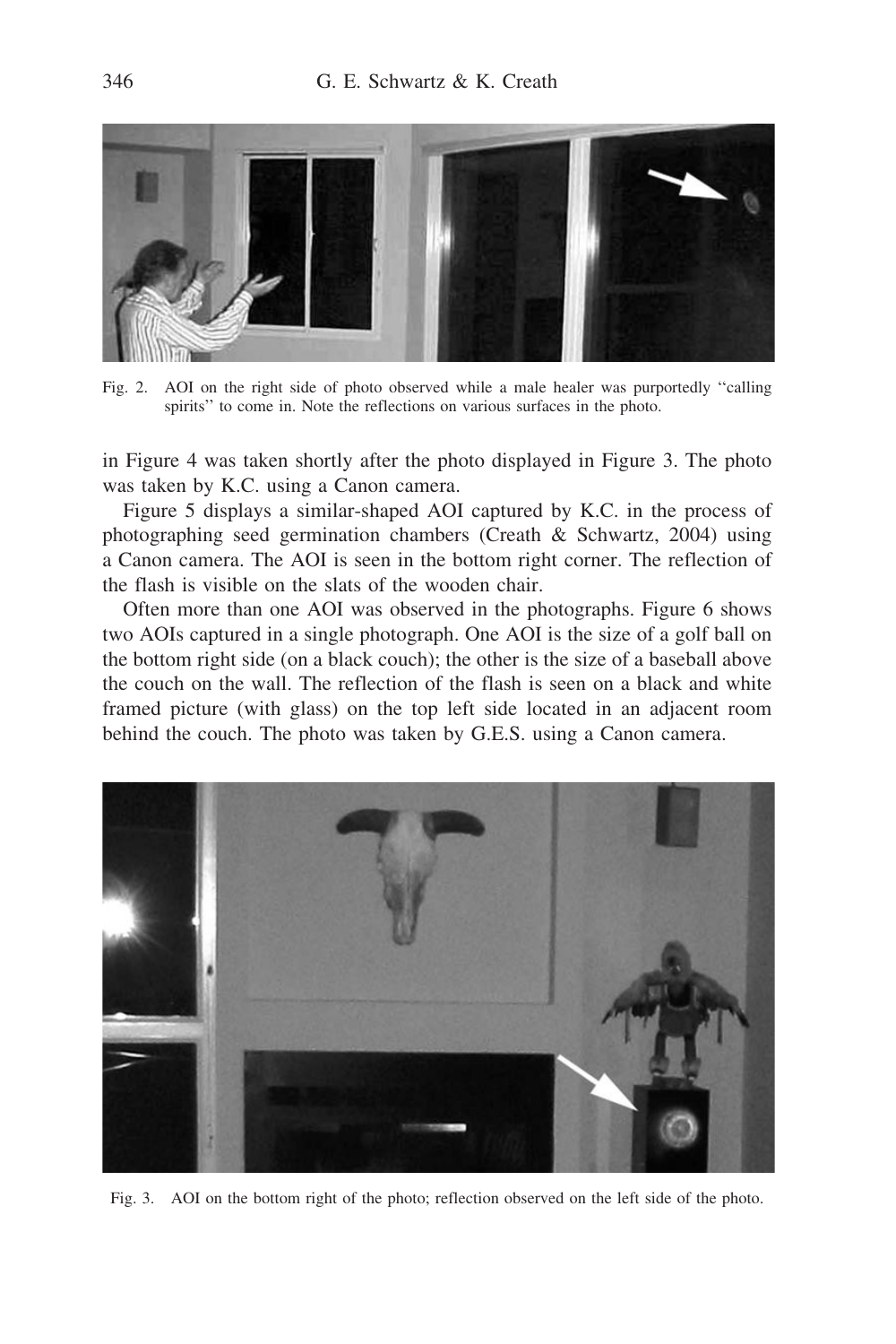

Fig. 4. Especially large AOI on the right side of the photo; reflection of flash observed on the left side of the photo.

Figure 7 is an enlargement of the smaller AOI on the couch displayed in Figure 6. This AOI can be described as looking like a face, say, maybe, a likeness of Albert Einstein. AOI images that have apparent facial features are often interpreted as ''spirit'' pictures.

The photo we obtained with the greatest number of AOIs is displayed in Figure 8. Note the multiple sources of reflection (from the fireplace on the lower left, the window on the right, and the pyramid-shaped sculpture on the table in the lower right). This particular piece of sculpture contains multiple pieces of glass that reflect light. This photo was taken with a Sony camera and the contrast



Fig. 5. AOI in the lower left of the photo; reflections observed on the chair in the middle of the photo.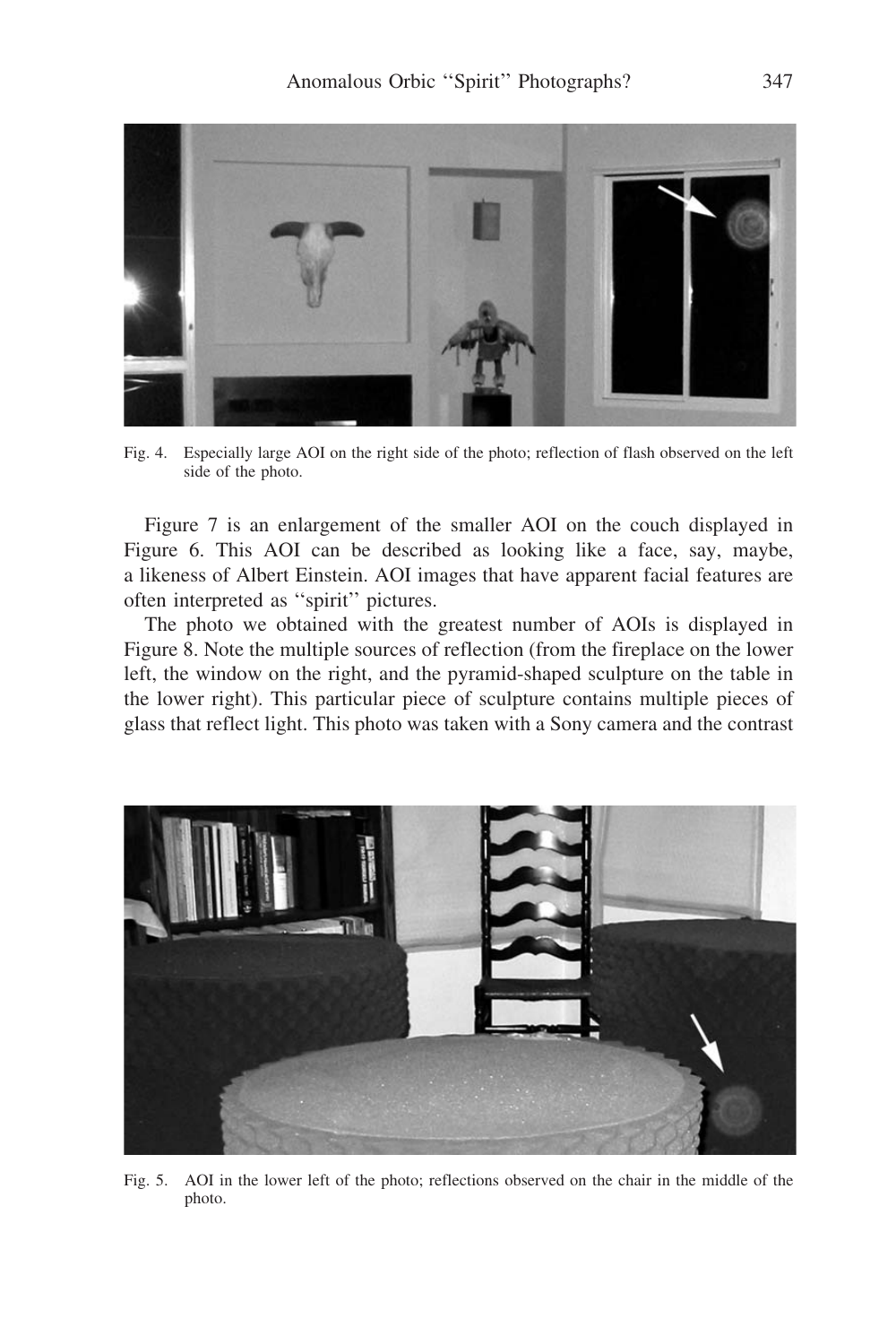

Fig. 6. Two AOIs observed on the right of the photo. Reflections observed in the upper left of the photo off of glass in picture.

has been enhanced to highlight the orbic images. More than 21 AOIs can be seen in this photo.

AOIs also have been captured without the use of a flash. The photo displayed in Figure 9 was taken with a high-resolution 6-megapixel camera. The AOI was captured outdoors by Christopher Robinson. The high-resolution AOI appears to be over the face of a little girl. However, there is evidence of reflection of the sun on the pole held by the larger girl.

# Optical Analysis of the AOIs

In the process of reviewing the more than 200 photos (more than 20% of the total) that contained AOIs, we noticed that virtually all of them had clear evidence of reflection (on glass, metal, or other shiny surfaces) in the photos.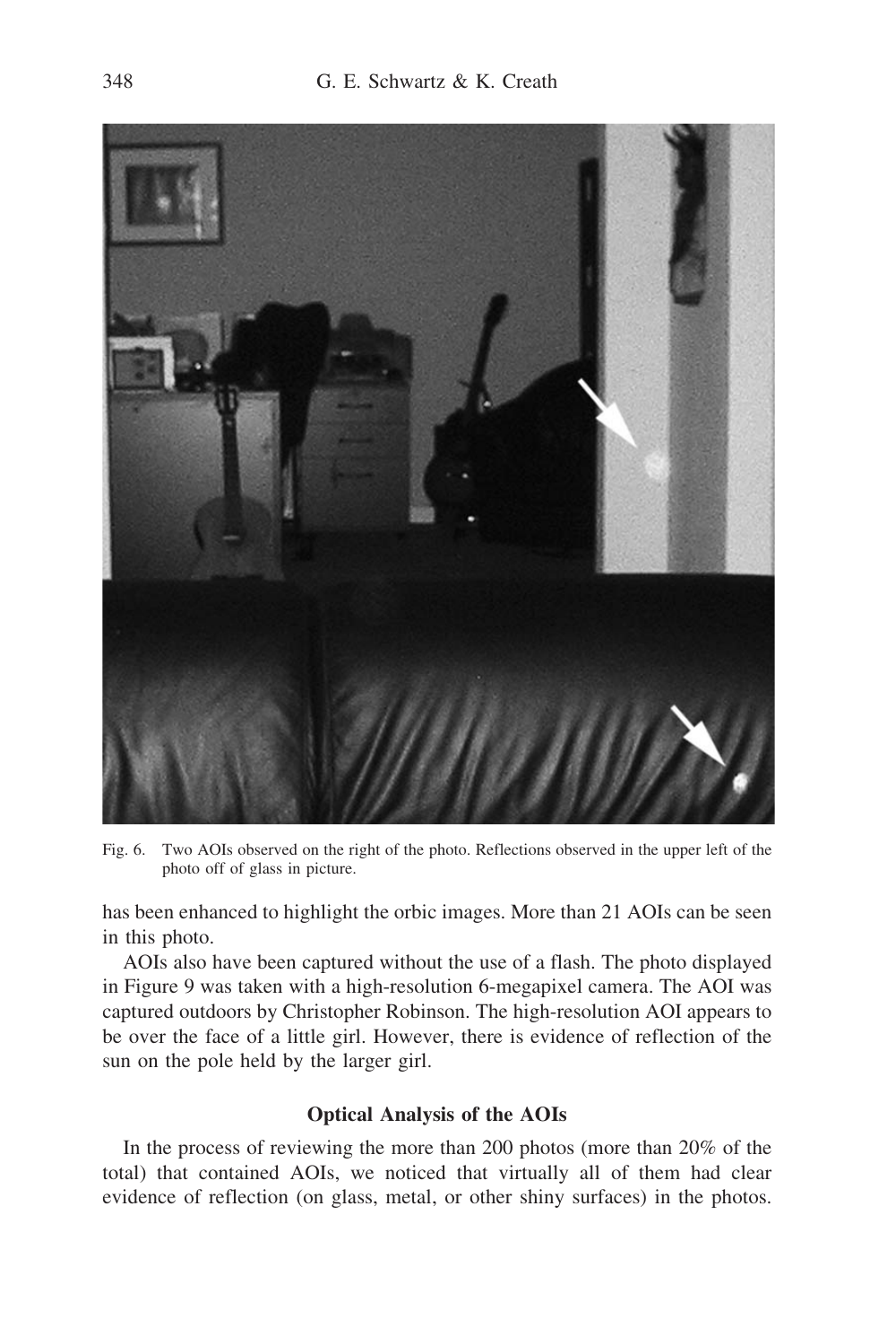

Fig. 7. Enlargement of the lower AOI from Figure 6. Note the structure in the AOI.

These surface reflections were created typically, but not exclusively, with the flash. We also noticed that the more expensive Olympus E10 camera did not capture a single AOI (out of more that 50 photos taken), whereas the less expensive Sony and Canon cameras regularly captured AOIs (typically 10 or more out of 50 photos taken).

Specifications for the Olympus camera lens point out that it was intentionally designed to minimize effects of ''stray reflections'' due to the flash. (It is a much more expensive camera than the Sony and Canon cameras we used.) In our view, stray reflections are the first and most obvious source of artifacts responsible for orbic images in photographs.

A conventional optical explanation of some of the orbic images is described in Figure 10 (after Kingslake, 1992). Light from a stray reflection of the camera flash off of a shiny surface (or some other light source in the field of view, such as a lamp or the sun) is reflected into the camera lens. Every optical surface inside the camera lens, which typically has 6 to 20 optical surfaces (depending upon the quality of the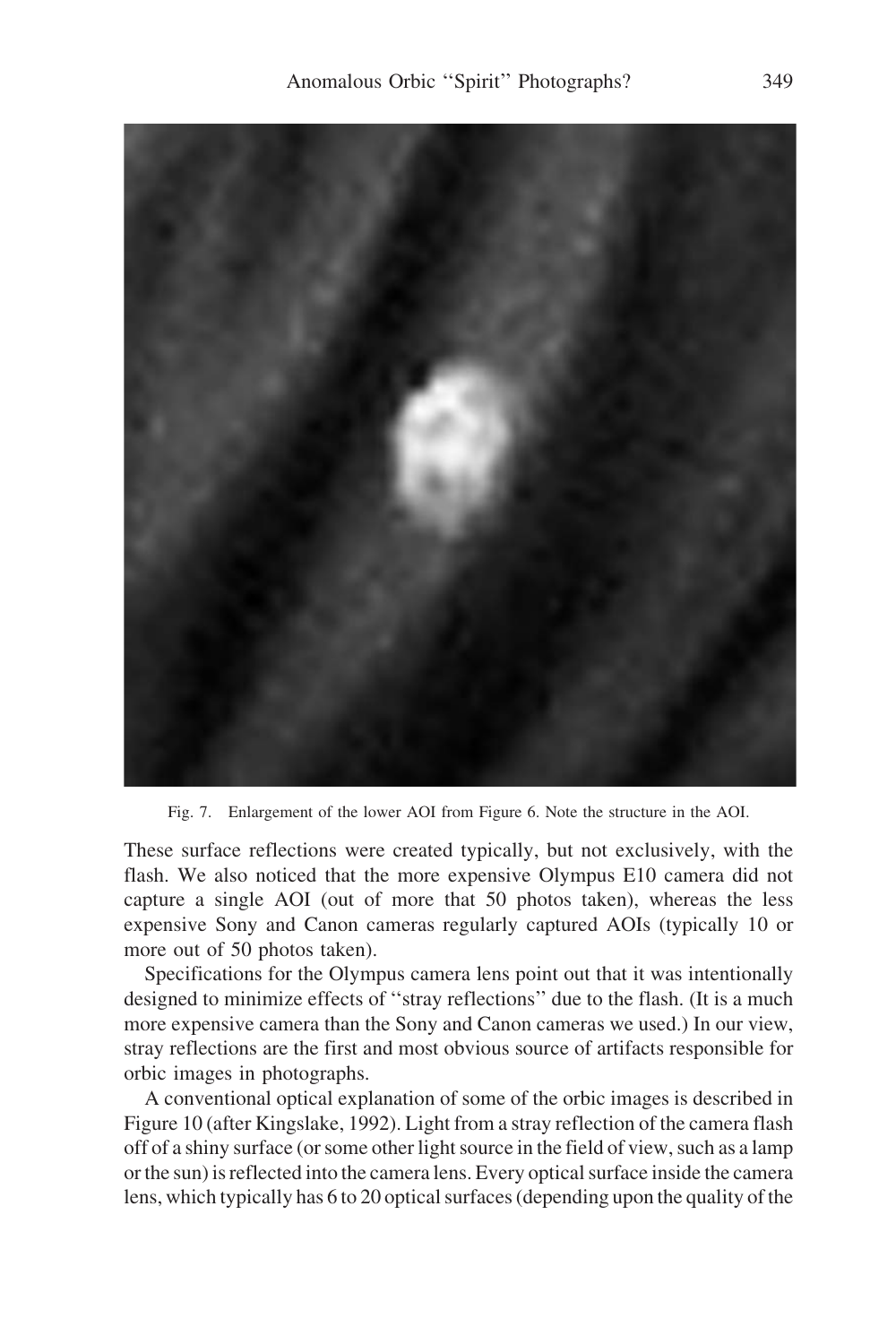

Fig. 8. The photo with the greatest number of AOIs; note the multiple reflective surfaces in the photo.

lens), has the potential to then reflect part of the light that is incident (Kingslake, 1992). Uncoated glass and plastic lenses reflect approximately 4% of the light impinging on each surface while passing 96% of the light.

For light from a stray reflection to get to the image plane it must reflect off of two (or any even number of) internal surfaces within the lens. In optics terminology, these unwanted, often translucent images that get to the focal plane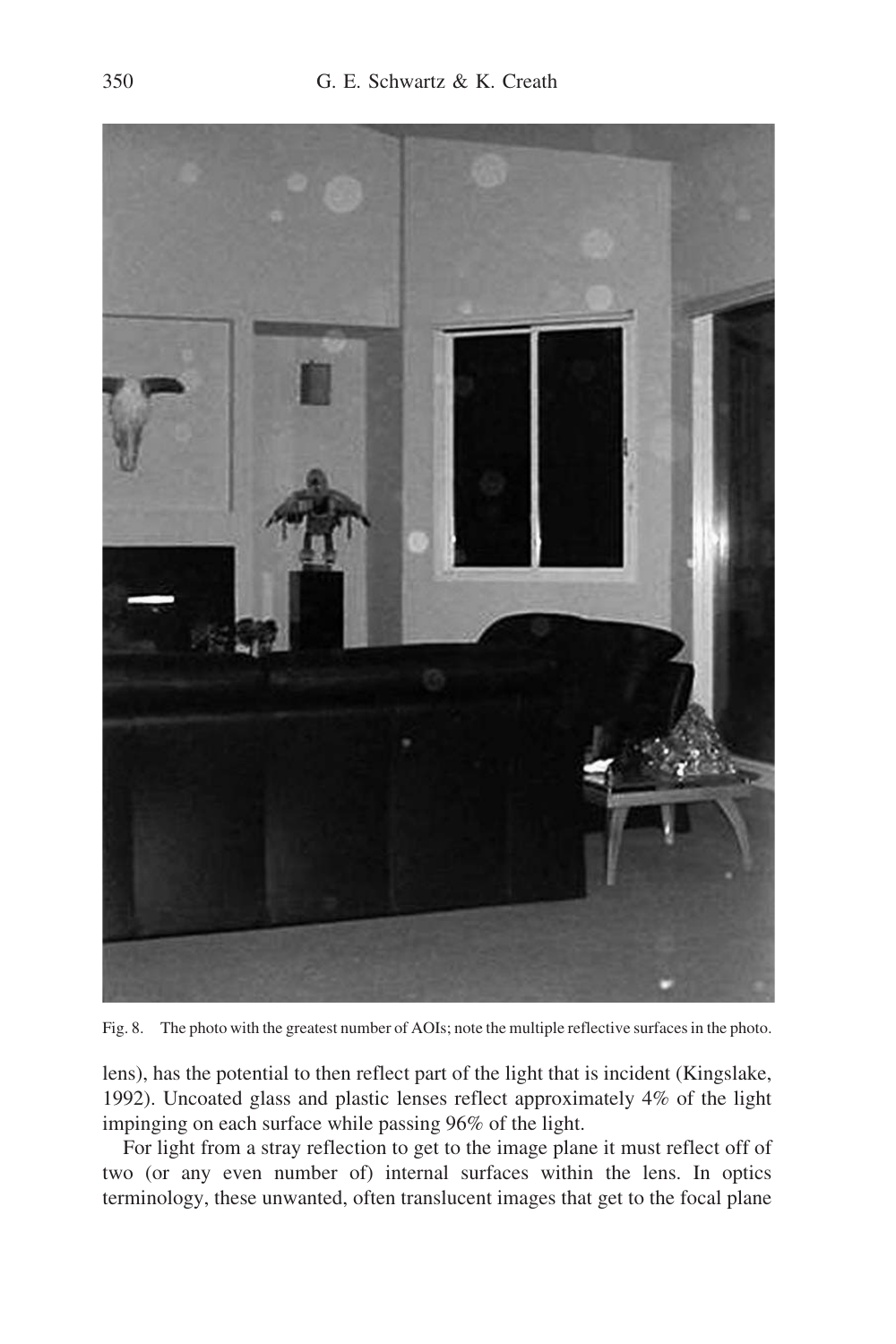

Fig. 9. Large AOI captured without a flash; however, note the reflection of light (probably from the sun) off the pole.

are traditionally called ''lens flares'' or ''ghost images.'' These ''ghost images'' take on the shape of the aperture stop of the lens. A round aperture stop typical in digital cameras will lead to round or elliptical artifacts. Elliptical orbic images are caused by reflections that enter the lens at steep angles, causing a foreshortening of the aperture image in one direction. This effect is often used artistically by photographers and cinematographers as they catch flares around the sun coming through trees or from streetlights (see Kingslake, 1992).

Because almost every image we have studied contains a bright reflection or light source that produced stray reflections and could produce ''ghost images,'' the simplest and most parsimonious explanation for most AOIs is stray reflections. If, however, stray reflections are not evident in the image, the next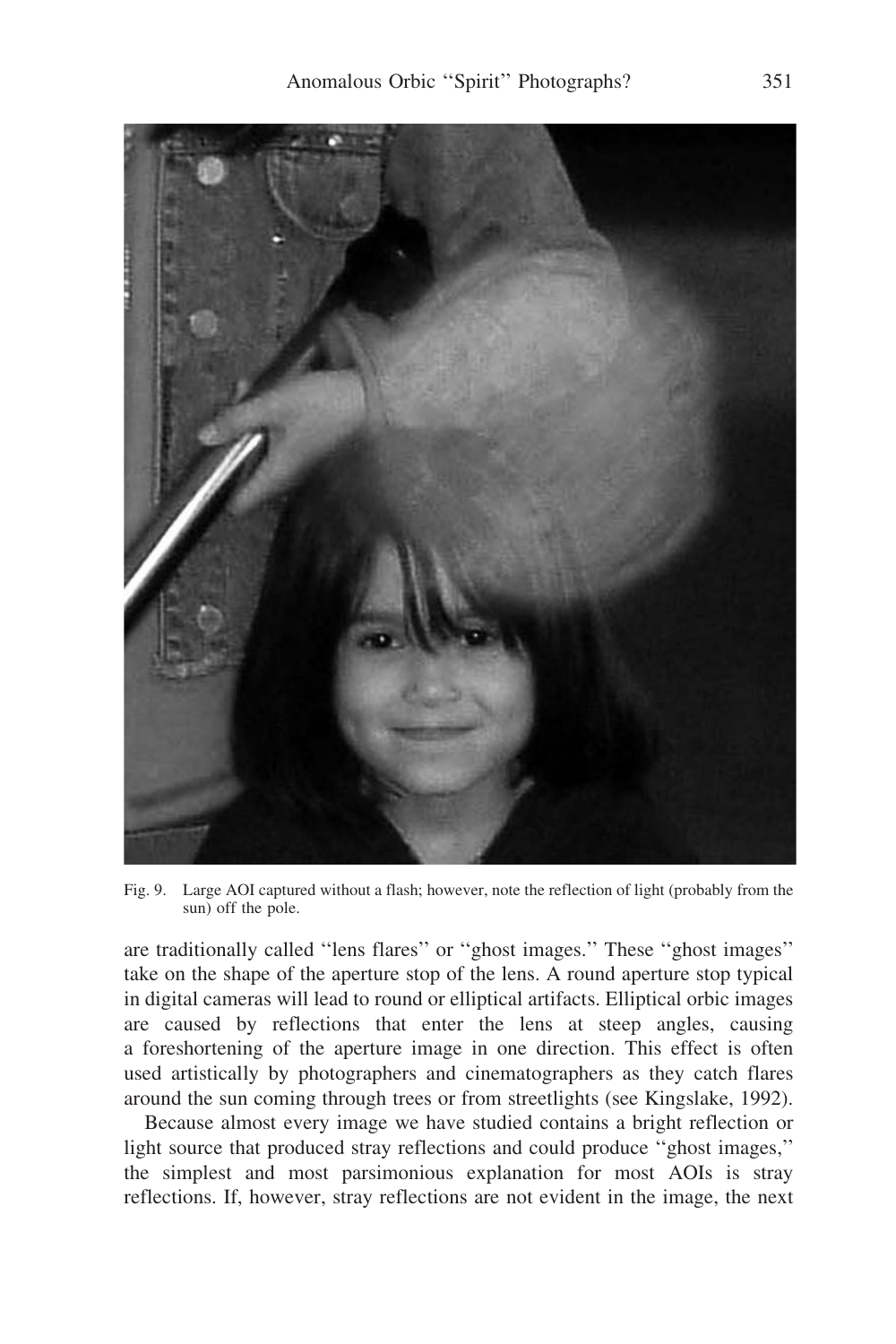

Fig. 10. Diagram displaying how ''ghost images'' can be formed. See text for explanation (after Kingslake, 1992).

obvious source of artifacts is reflections of the camera flash off of small particles in the air, such as dust. Figure 11 illustrates how optical artifacts can be created by the reflection from small particles in front of the lens. Because these small particles reflect light into the camera lens and are often not near the object being focused on, they can create out-of-focus orbic shapes in the image.

Figure 12 shows an example of anomalous images not all caused by internal reflections within the lens. This image, taken with the Sony camera, shows images of small particles where the camera flash apparently reflected directly off of dust particles in the air. In this figure the camera lens focused on the dust (as indicated by the arrows with dashed lines) rather than the window because the reflections from the dust were brighter than the scene. This image also shows



Fig. 11. Diagram showing how light reflected from dust particles can cause out-of-focus artifacts in the image.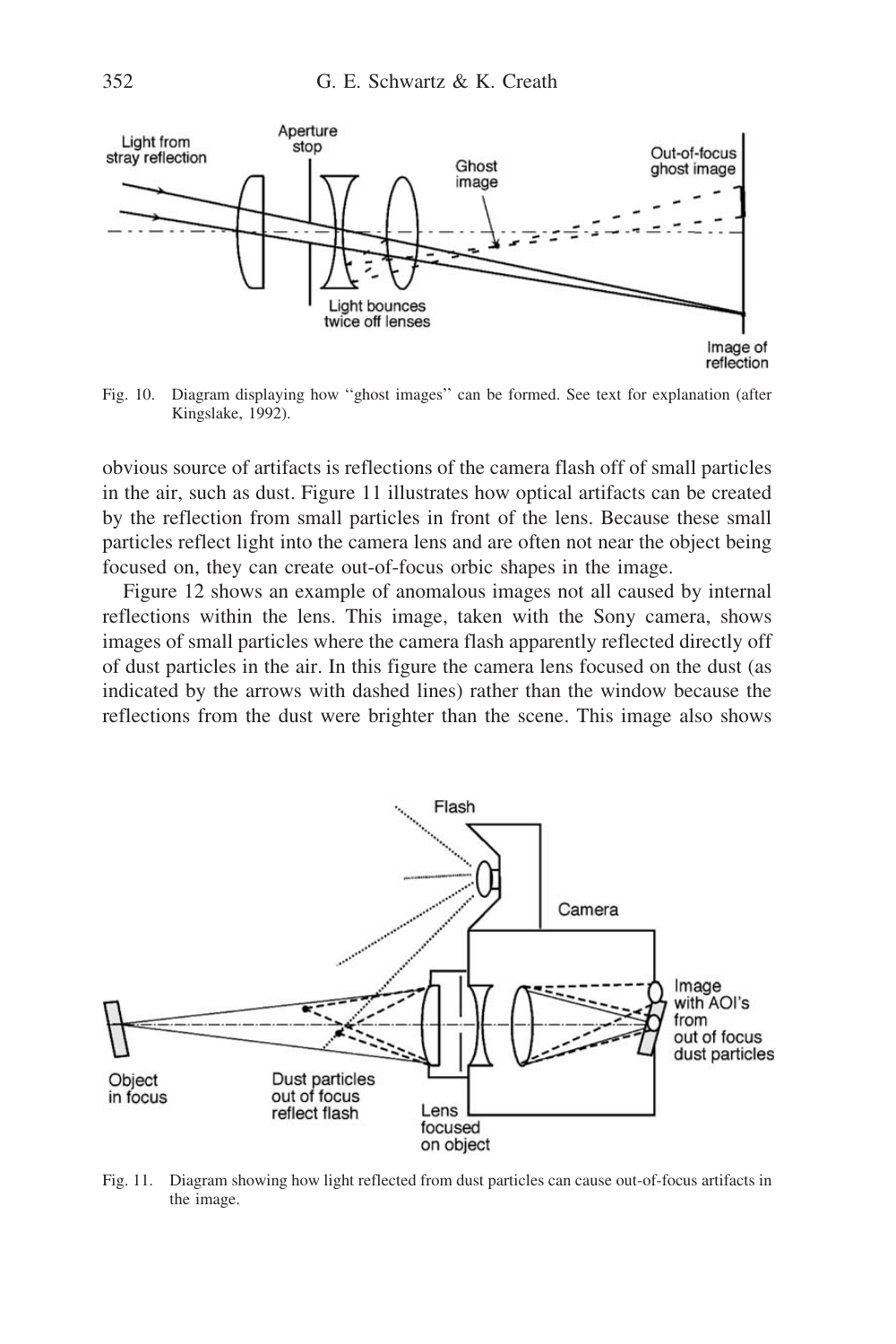

Fig. 12. Out-of-focus image owing to camera focusing on small dust particles, indicated by arrows with dashed lines. The two AOIs in the upper right of the photo are due to reflections off the metal window frame.

a couple of orbic images related to reflections off of the metal surfaces surrounding the window, as indicated with solid arrows.

As another example, it is also possible that in addition to the large number of possible sources of stray reflection, some of the AOIs in Figure 8 could be due to dust particles in the air. A way to differentiate between the two possible sources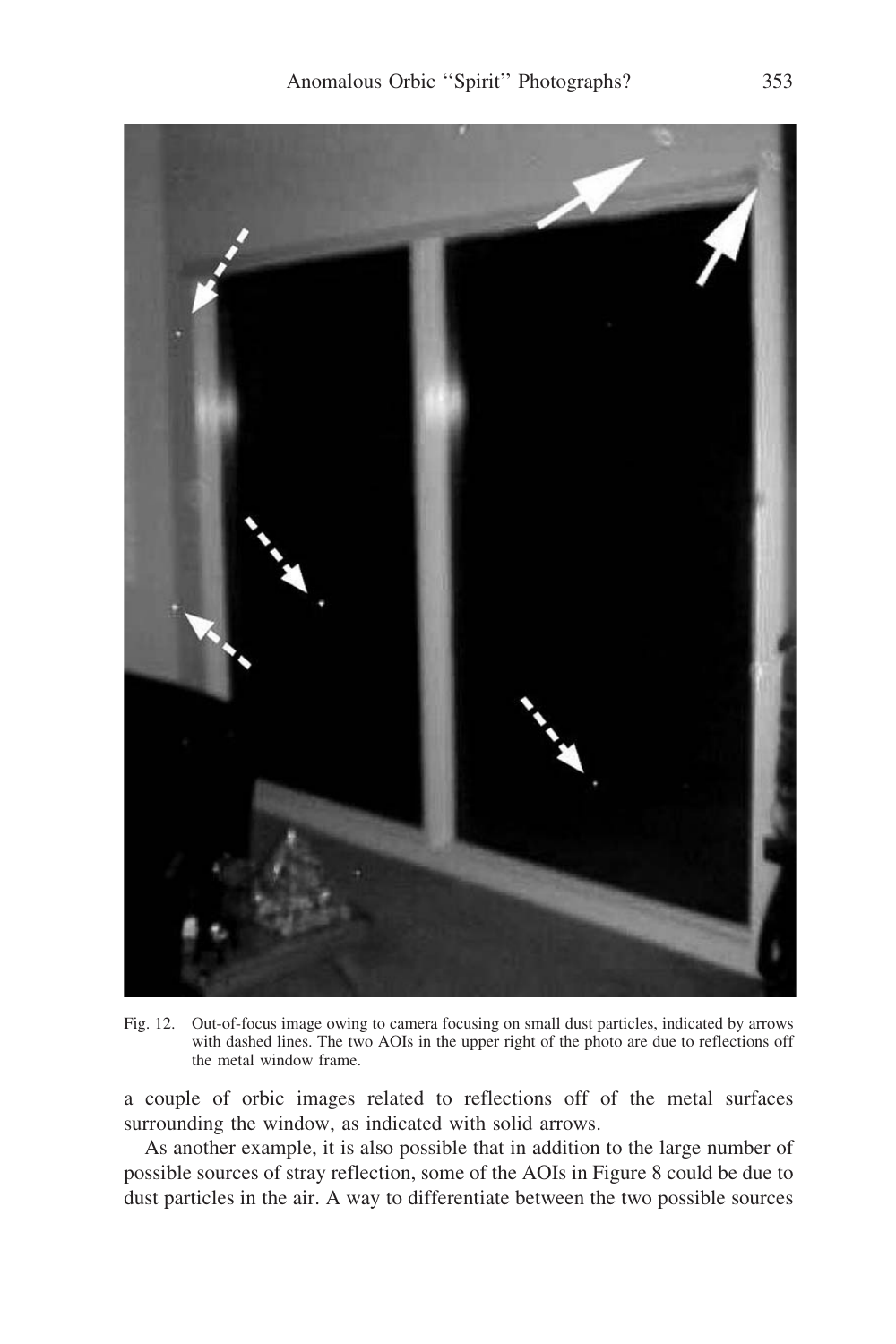of artifacts is to place the camera on a tripod and take multiple exposures. Artifacts owing to stray reflections will be consistent from image to image, while those due to dust in the air would be assumed to move with the air currents between exposures.

A camera design feature of small cameras that can cause artifacts due to stray reflection or dust is the way the flash is incorporated into the camera. By having the flash close to the lens, it is much more likely that stray reflections can enter the lens than if the flash was physically separated further from the lens, as in higher end and professional cameras. The larger the angle between the flash and the lens, the fewer stray reflections get into the lens. Having a small angle between flash and lens also makes it easier to focus on dust particles illuminated by the flash. With the flash farther from the lens, reflections from dust particles are not likely to be seen by the lens.

It important to stress that AOIs can be captured without a flash (as shown in Figure 9). All that is necessary is a light source, such as the sun, or a shiny object that reflects bright light into the camera lens. These types of reflections are everywhere. A technique used by professional photographers, especially in outdoor situations, is to use a lens hood to block flare and stray reflections from entering the lens.

The reason many of the orbic images are so bright is because the specular reflections from the flash are much brighter than the surrounding scene. The light metering system in the camera that determines the exposure time senses the light level with the use of a preflash. The preflash will pick up the brightest object in the field of view, focus on that and set the exposure values for that brightest object. When the main flash is triggered the reflections can be quite bright in comparison to the rest of the scene, so that 4% of a stray reflection can still be brighter than the rest of the image. This can lead to artifacts that can be brighter and in clearer focus than other parts of the image.

As pointed out by a reviewer of this manuscript, there are at least four distinct properties of AOIs created from particles at different distances from a camera. (1) The closer the particles are, the larger the images and vice versa. (2) ''Orb images which overlap images of brighter reflective objects appear to be 'behind' the object (hence the claim by some that orbs are behind tree branches, etc., and so must be many feet from the camera and therefore large).'' (3) Larger particles appear to create brighter images than smaller particles. And (4) elongated ''orb tubes'' ''can be images of strands of hair or sections of spider web very close to the camera'' (see also http://brumac.8k.com/orb\_1.html).

The similarity in the shapes of the AOIs obtained by K.C. in Figures 3 through 5 is informative. Figure 13 displays the AOI from Figure 5 (captured over a porous, rounded, foam black surface) and the AOI from Figure 4 (captured over a solid, flat, glass and wood surface) side by side (resized to be similar). A similar concentric ring pattern is evident. This concentric pattern is related to the shape of an aspheric (non-spherical) lens surface inside the Canon camera lens. Because the lens surface is not spherical, it reflects the light unevenly. An AOI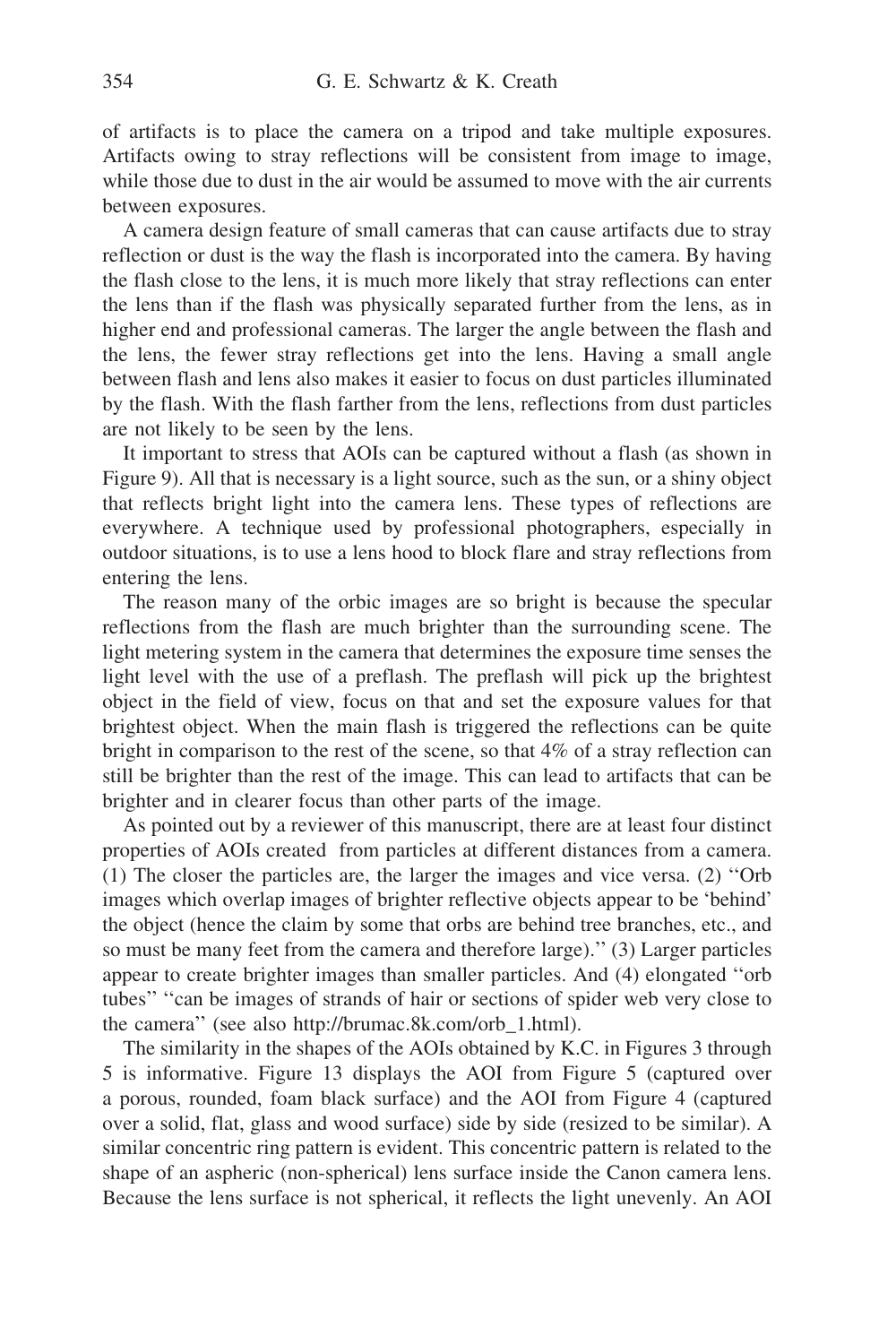

Fig. 13. Comparison of the structure of AOIs from Figures 4 and 5.

due to an out-of-focus dust particle that does not reflect off of internal lens surfaces will look differently and usually has a more uniform structure. Thus, structure within an AOI is another clue as to its origin.

The apparent "face" observed in Figure 7 is also evidence of stray reflection, in this case modified by the source of the reflection (the glass-faced, black and white picture show in Figure 7). Figure 14 shows how the pattern reflected from the picture could modulate the light pattern that was subsequently reflected within the lens of the camera and projected onto the image plane in a portion of the image containing the couch. The structure in the orbic stray reflection is related to the shape of the surface that reflected the light.

High-end professional cameras have antireflective coatings to reduce these ghost reflections (Macleod, 1986) as well as baffles to trap stray reflections within the lens (Breault, 1995). Low-end cameras tend not to include these features as a means of reducing production costs. This is the main reason why these phenomena are seen more in low-end cameras and why there has been such a huge proliferation in the number of orbic and anomalous photographs being circulated.

# **Discussion**

The ability of relatively inexpensive models of digital cameras to capture AOIs is clearly evident. The most parsimonious explanation for the AOIs we observed is stray reflections. Assuming our analysis of the stray reflection mechanism is correct, the less expensive the digital camera used, the more likely it will be to observe AOIs. The use of expensive cameras that specifically minimize the effects of stray reflections should dramatically reduce the likelihood of observing AOIs. Professional photographers are very careful to avoid sources of possible stray reflection and use more expensive cameras. Most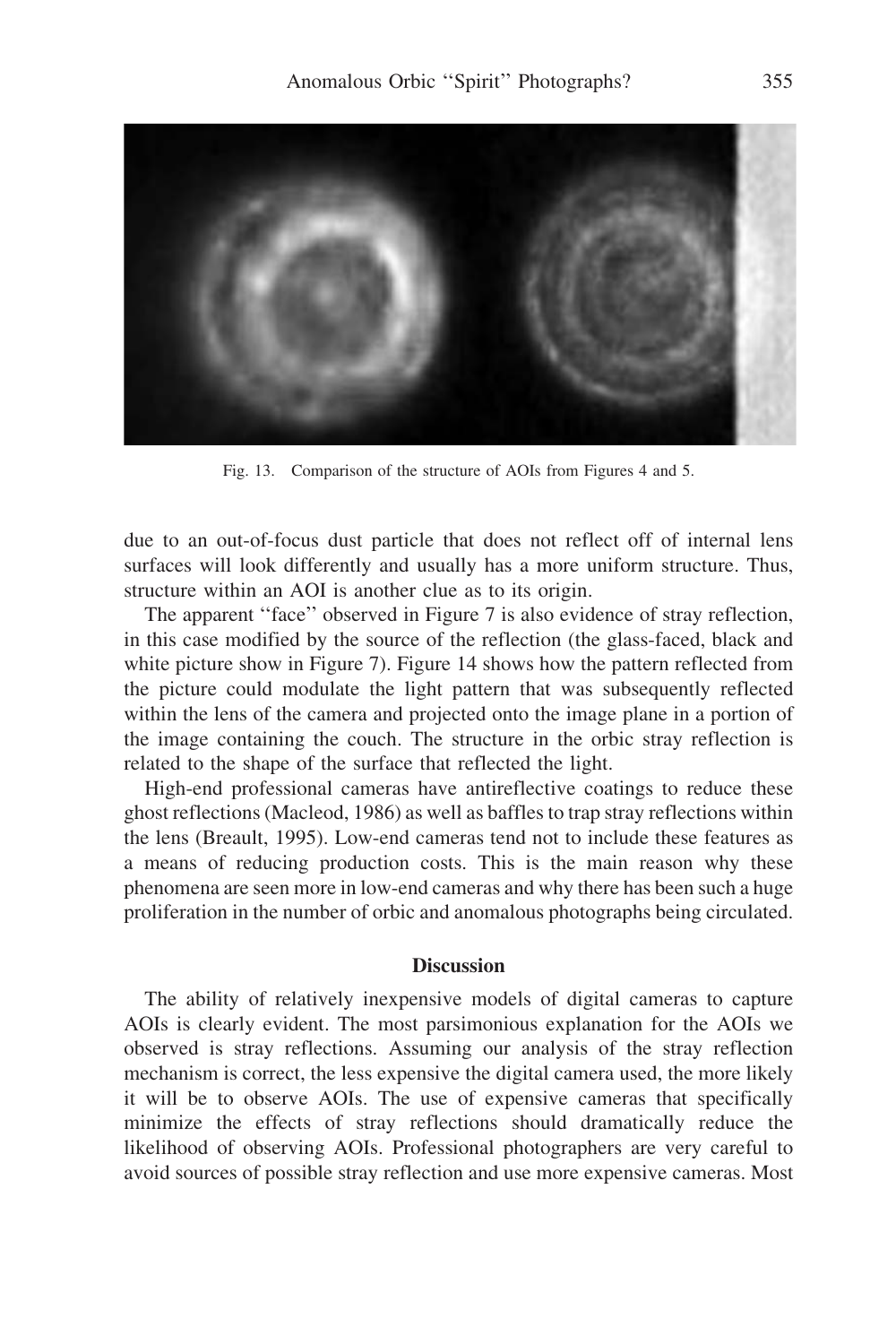

Fig. 14. Pattern of reflective surface that could have created the apparent ''face'' in Figure 7.

camera manufacturers market expensive professional cameras as well as inexpensive cameras.

One experimental approach to demonstrate which AOIs are based upon stray reflect mechanisms would be to quickly take several pictures from a tripod. Internal lens reflections would remain the same, while out of focus images due to small particles in the air would change as the particles moved.

If photos are taken in controlled environments where highly reflective surfaces and small particles in the air are absent, and if stray reflection is the primary cause of AOIs, then it is predicted that AOIs will not be observed.

However, if other mechanisms can create AOIs (such as purported ''spirits'' or ''other-worldly beings''), it should be possible to capture AOIs in appropriately controlled environments using multiple cameras simultaneously. Moreover, it should be possible to determine whether AOIs are representations of cooperating ''spirits'' (termed ''departed hypothesized co-investigators'' in research reported by Schwartz, 2002). This would involve research mediums reporting the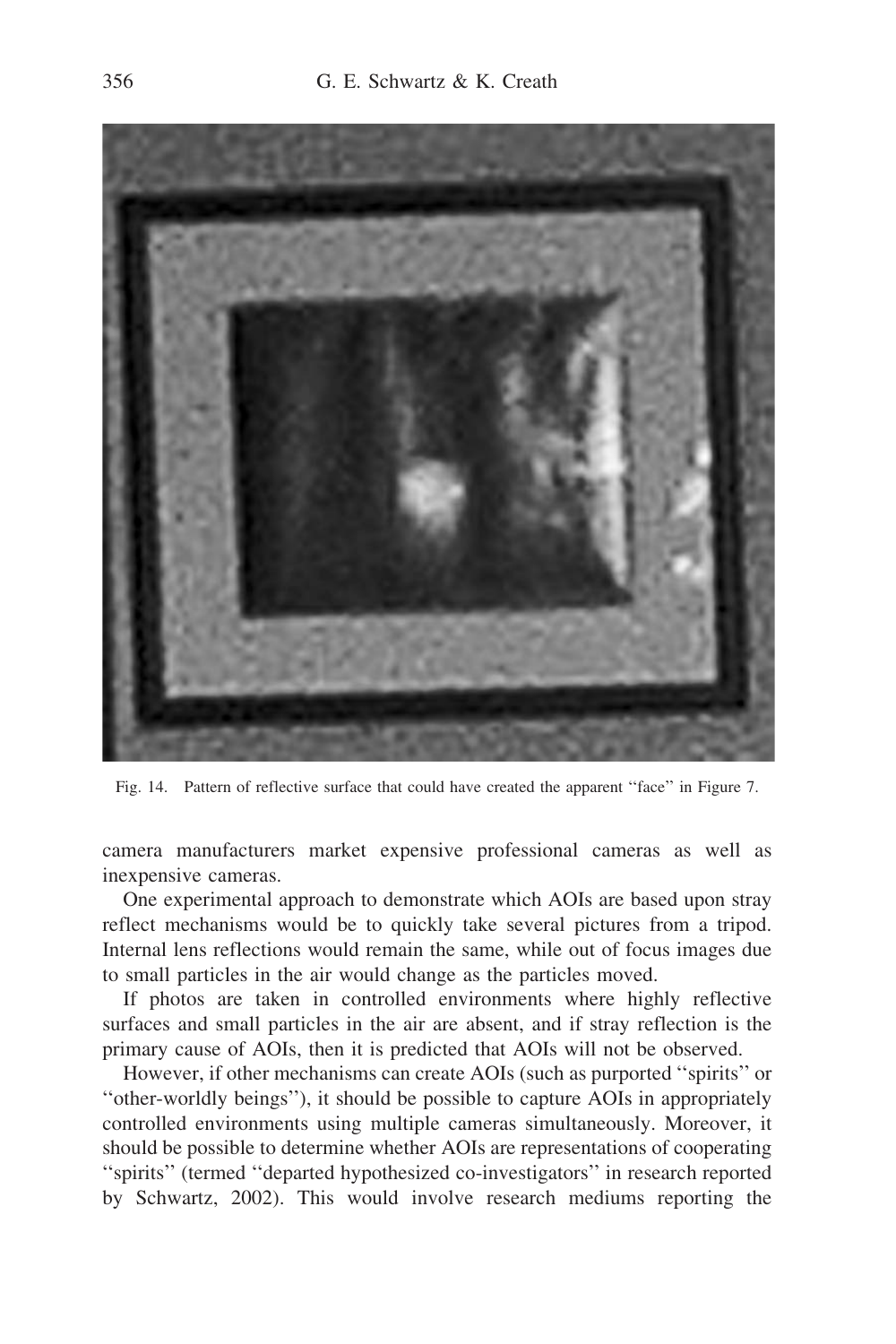

Fig. 15. Single frame taken from a BBC documentary. AOI was observed to move across the room. The camera was an expensive thermal, infrared system that did not emit light. This moving AOI can not be explained as a ''ghost image'' that is an artifact of reflected light.

presence and absence of specific spirits invited to stand in front of a white wall while photographs were taken with a camera mounted on a tripod.

An anonymous reviewer raised the question ''if you can take a picture of it why can't you see it?" Given that "consumer cameras, and the radiation range they record, are designed to match what people see,'' how can a camera capture what the eye can not see? While photographic film is designed to match what people see in terms of spectral range, digital cameras contain sensors that can record light further into the red and near infrared than our eyes can see. It is possible that this energy beyond our visual senses contains things we cannot see with our naked eyes. It may also be possible that the events recorded by a digital camera occur faster than the eye can perceive.

It should be recognized that there are available examples of AOIs that appear to deserve the term ''anomalous.'' Figure 15 presents a single frame from a UK Horizon documentary produced by the BBC and shown on television. The movie footage was purportedly taken with an expensive passive infrared (i.e. thermal) video camera system without applied artificial lighting or flash. It was not taken with an inexpensive active infrared system, such as the Sony ''Nightshot'' system, which would create stray reflections. The passive infrared video camera